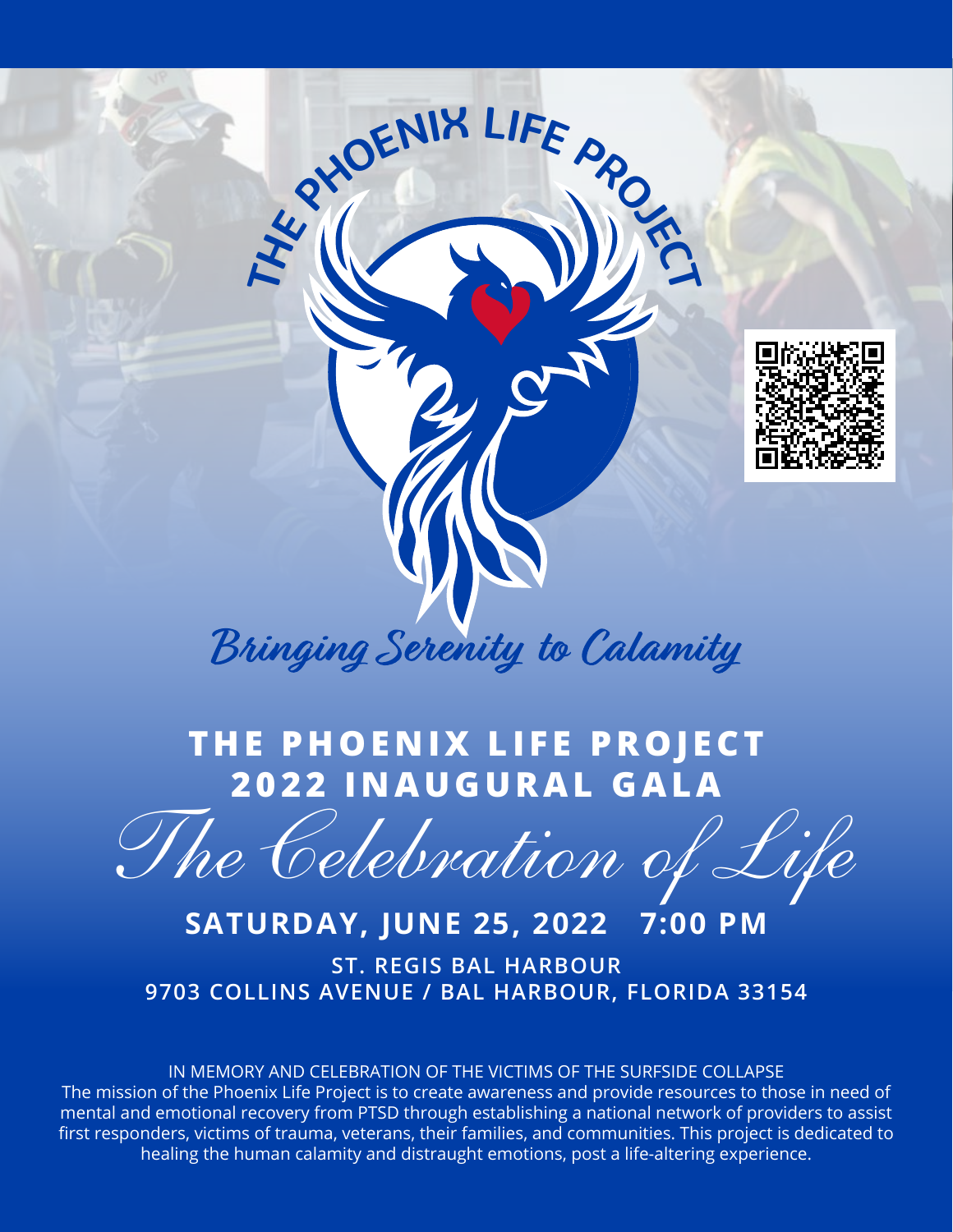*Our Story*

The most heart-wrenching event in our community took place on June 24, 2021 at the condominium collapse in Surfside, Florida. In the aftermath, the community united in support of all those affected. Those impacted by this catastrophe, will be in our hearts forever.

In the midst of the calamity, as the world watched the aftermath of the Surfside collapse, Neil Handler experienced a moment of hope when his 15-year-old son, Jonah was pulled out from the wreckage by a First Responder. Splashed across most news outlets around the world was a picture of Jonah, slung over the shoulder of a first responder, being carried out of the wreckage… *Alive.* The sheer carnage that first responders witnessed is unimaginable for most people. Rarely do we connect with the idea that they are all victims – the injured, as well as the first responders.

Sadly, Jonah lost his beloved mother that day, Stacie Dawn Fang, who perished along with 97 other victims.

In memory of his mother, Stacie and all those who lost their lives that day, Jonah and his father Neil created The Phoenix Life Project, a 501(c)(3), non-for-profit organization.

On their journey to healing, Jonah and Neil realized that many of those affected by tragedy, including first responders, continue to struggle long after the disaster. To address these struggles created by trauma, they developed the mission of The Phoenix Life Project: The mission is to create awareness and provide resources to those in need of mental and emotional recovery from PTSD through establishing a national network of providers to assist victims of trauma, first responders, veterans, their families, and communities.

As a strategy to accomplish our mission, The Phoenix Life Project seeks raise awareness and create sustainability for anyone affected by the Surfside condominium collapse, as well as by any future disasters globally. We strive to educate, advocate, and communicate through developing program initiatives in collaboration with municipalities and their departments (i.e. fire and rescue, police, veterans' associations, etc.). We wish to assist in removing the stigma associated with PTSD and establish a 24-hour, toll-free hot-line that victims and first responders can use to anonymously seek help. In addition, we aim to provide funding for those suffering from PTSD and in need of mental health treatment following a catastrophe or life altering event but simply cannot afford the treatment.



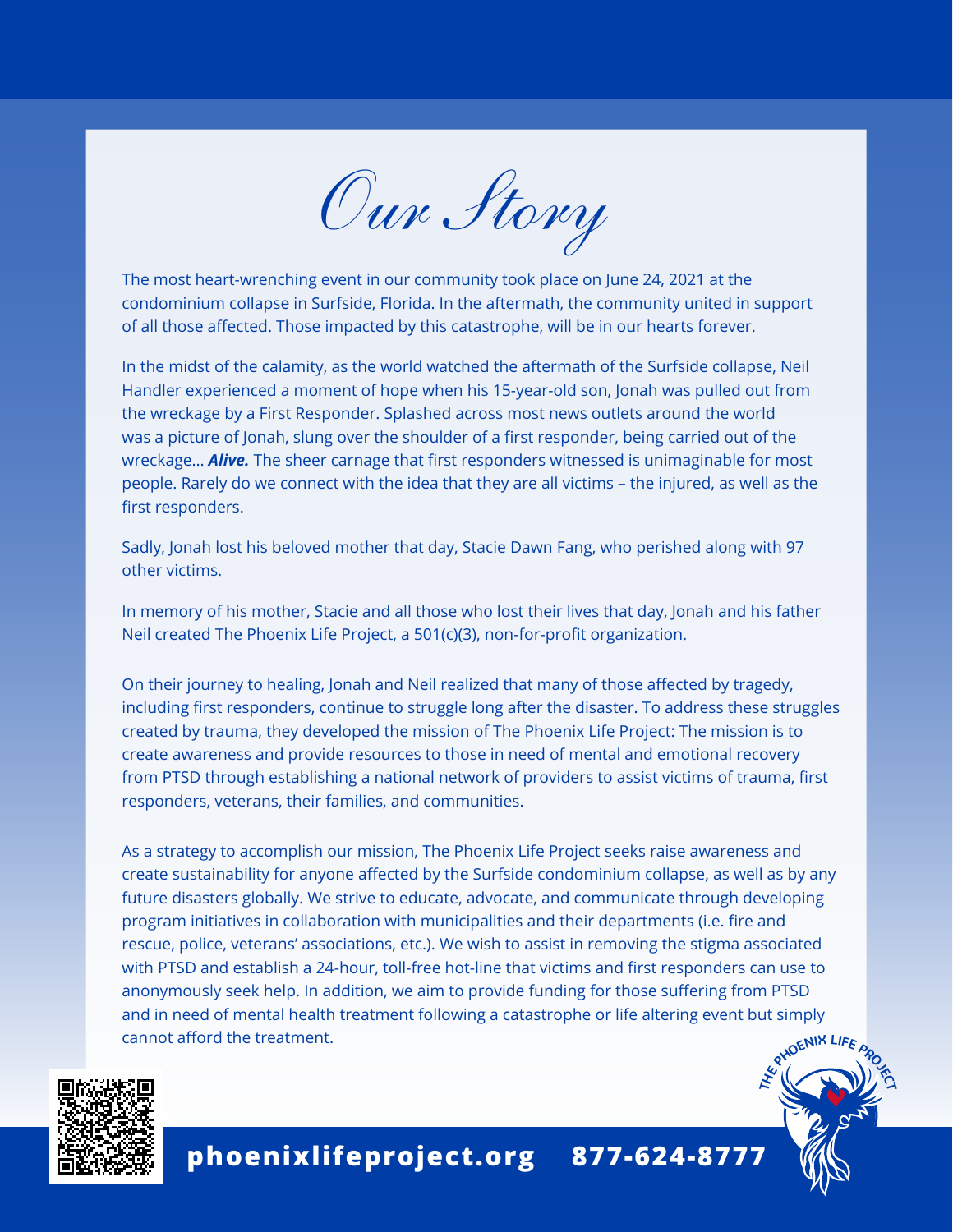

**(BY THE NUMBERS)**

The goal of The Phoenix Life Project Inaugural Gala is to raise the necessary funds to provide emotional and mental health recovery services to First Responders and the family members of those Lost, suffering from the Surfside tragedy on June 24, 2021.

About 2,000 First Responders, Fire Fighters, Police Officers and Support Staff were actively on site. Of this group, approximately *250 First Responders* worked on the Pile and witnessed the most heartbreaking and horrific sites while tirelessly working to do everything in their power to save lives.

*Ninety-Eight (98) lives* were lost on June 24th 2021 in Surfside, affecting countless loved ones, as a result of the collapse. A large number of families lost everything.

The Program that has been created by partnering with Command Counseling Center and Pathwaves Inc. has a cost of **\$7,500 per individual**. A program that has proven to drastically reduce the level of PTSD in the majority of individuals and restore mental and emotional wholeness.

There were approximately *250* First Responders and USAR (Urban Search and Rescue) heroes on the pile at the tragedy in Surfside. *At \$7,500 per FR it adds up to \$1.875 million* just to provide services to them and that number doesn't include the families of those who perished that dreadful day. The numbers speak for themselves.

If we accomplish our goal to raise *\$2,750,000* by the end of the evening of Saturday, June 25th, to benefit those who are suffering, *The Celebration of Life Gala will be* a total success. We can all be a part of providing help where it is needed and The Phoenix Life Project is here to lead the charge. Please join us.

With Respect and Gratitude,

Neil Handler

Neil Handler Founder



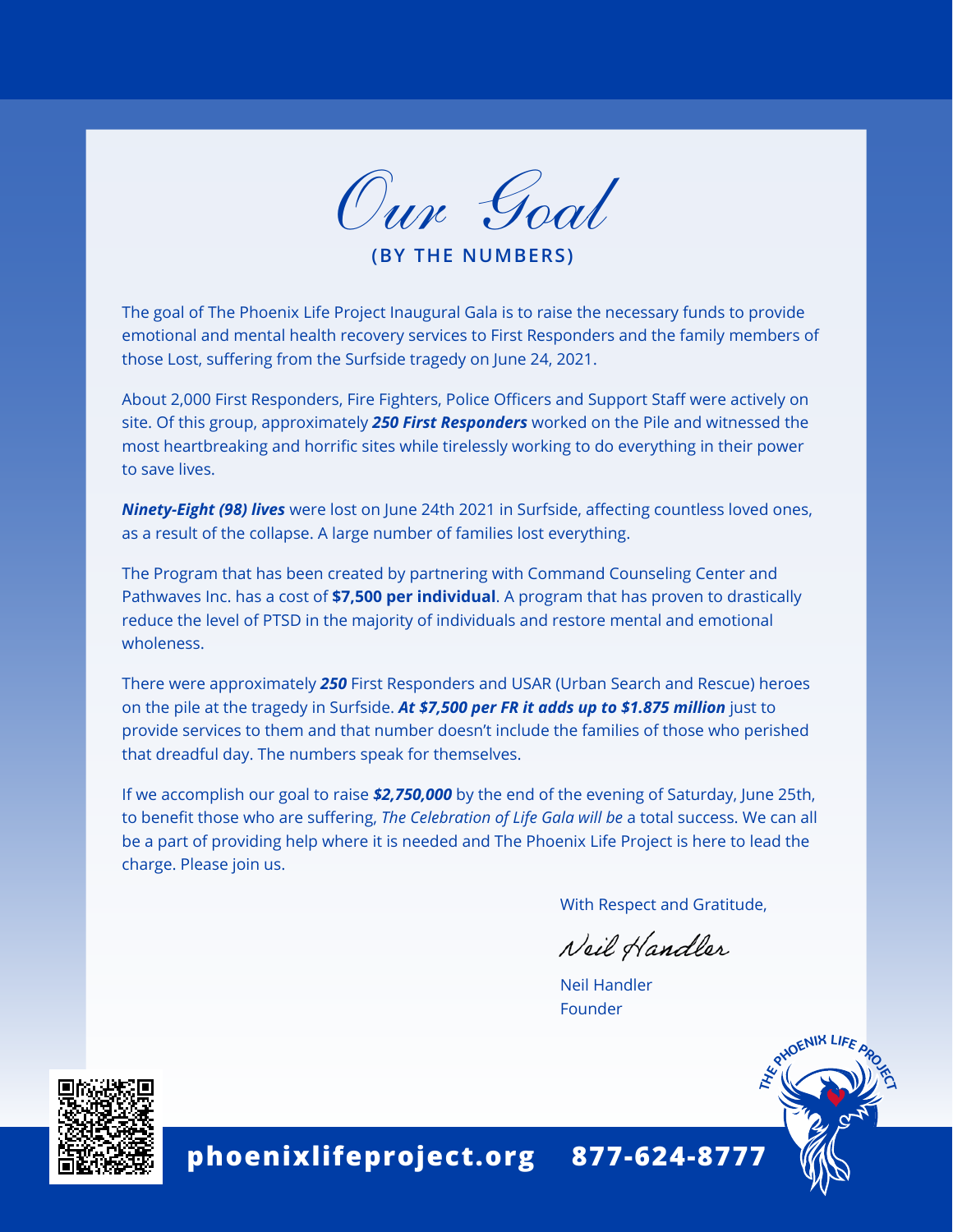### **THE PHOENIX LIFE PROJECT 2022 INAUGURAL GALA**

## *Fire Phoenix Sponsor* **\$125,000**

- Your Company Logo on Our Website
- Your Company Logo on Step and Repeat
- Your Company Logo Column Wrap
- Mention by Master of Ceremonies
- Your Company Item in Gift Bags (sponsor provided)
- E-Newsletter feature and banner
- Social Media
- Audio Visual Logo Loop
- Speaking opportunity
- Your Company Logo on Gift Bags
- Program location of choice Full Page
- Sponsorship Recognition Award

3 Tables (24 Guests) *All Tables seat 10 guests consisting of your 8 guests plus 2 First Responders*

Pre-Event Luncheon for four (4) hosted by Command Counseling Center with three (3) First Responders

Pre-Event Dinner for four (4) with The Honorable Shlomo Danzinger, Mayor of the Town of Surfside and Survivors of the June 24, 2021, Condominium Collapse

Early entry to The "Art of Rock & Roll" Pop-Up Gallery presented by Wentworth Galleries (30 min prior to event start) *50% of All Art Sales to be Donated to The Phoenix Life Project*

MDFR - Fire Ops. Training 101- Meet and Train with Our Heroes for six (6) people

*Sponsorship funds will go directly to eight (8) First Responders and one (1) Family of 4 for their emotional and mental healing from the trauma of the collapse*



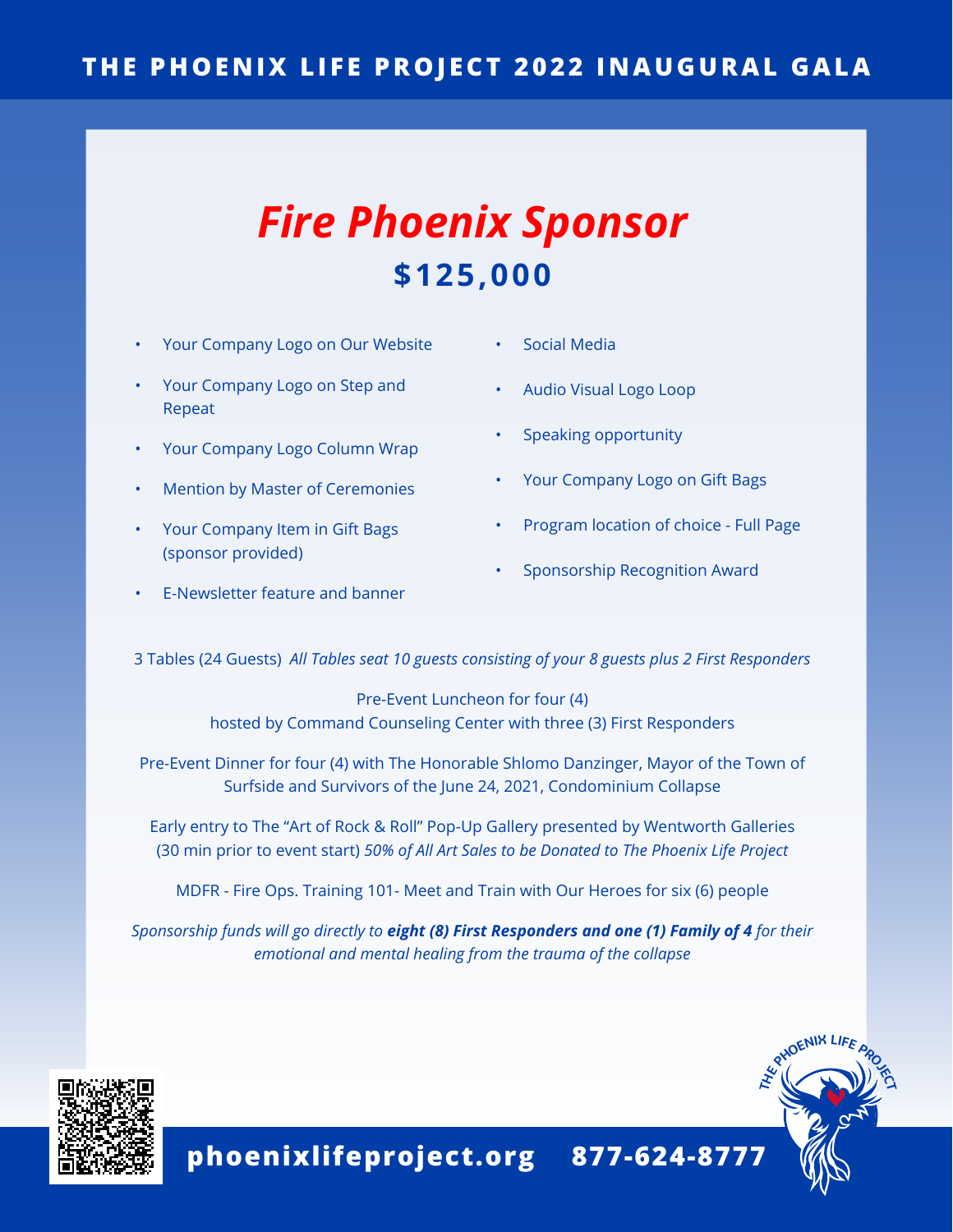### **THE PHOENIX LIFE PROJECT 2022 INAUGURAL GALA**

# *Water Phoenix Sponsor* **\$80,000**

- Your Company Logo on Our Website
- Your Company Logo on Step and Repeat
- Your Company Logo Column Wrap
- Mention by Master of Ceremonies
- E-Newsletter banner
- Social Media
- Audio Visual Logo Loop
- Your Company Item in Gift Bags (sponsor provided)
- Program Half Page
- Sponsorship Recognition Award

2 Tables (16 Guests) *All Tables seat 10 guests consisting of your 8 guests plus 2 First Responders*

Pre-Event Luncheon for two (2) hosted by Command Counseling Center with three (3) First Responders

Pre-Event Dinner for two (2) with The Honorable Shlomo Danzinger, Mayor of the Town of Surfside and Survivors of the June 24, 2021, Condominium Collapse

Early entry to The "Art of Rock & Roll" Pop-Up Gallery presented by Wentworth Galleries (30 min prior to event start) *50% of All Art Sales to be Donated to The Phoenix Life Project*

MDFR - Fire Ops. Training 101- Meet and Train with Our Heroes for four (4) people

*Sponsorship funds will go directly to four (4) First Responders and one (1) Family of 4 for their emotional and mental healing from the trauma of the collapse*



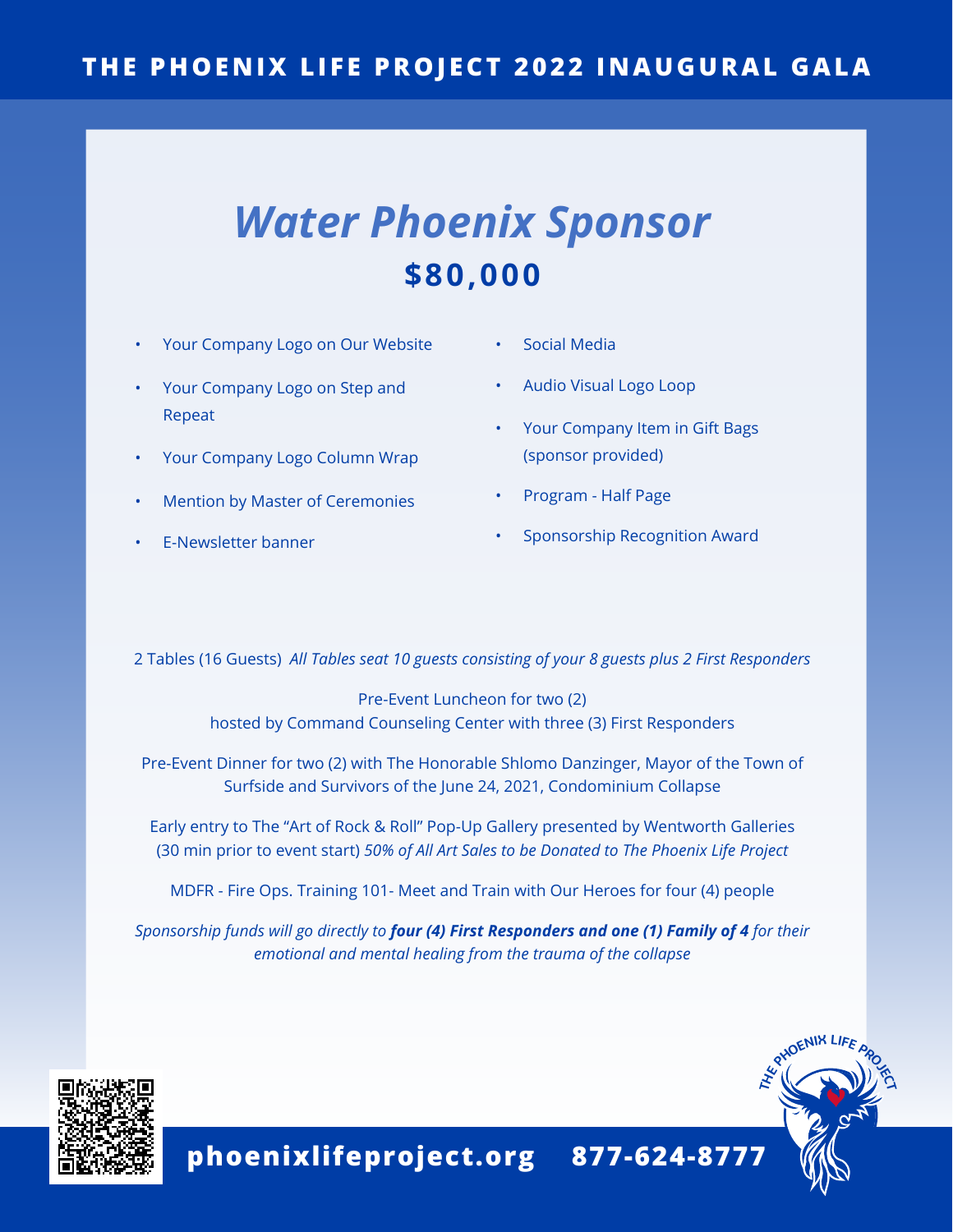### **THE PHOENIX LIFE PROJECT 2022 INAUGURAL GALA**

# *Air Phoenix Sponsor* **\$45,000**

- Your Company Logo on Our Website
- Your Company Logo on Step and Repeat
- Your Company Item in Gift Bags (sponsor provided)
- Sponsorship Recognition Award
- Social Media
- Audio Visual Logo Loop
- Program Listing on Sponsor Page

1 Table (8 Attendees) *All Tables seat 10 guests consisting of your 8 guests plus 2 First Responders*

MDFR - Fire Ops. Training 101- Meet and Train with Our Heroes for two (2) people

*Sponsorship funds will go directly to three (3) First Responders or Family of three (3) in their emotional and mental recovery from the Surfside collapse of June 2022*

# *Earth Phoenix Sponsor* **\$25,000**

- Your Company Logo on Our Website
- Social Media
- Your Company Logo on Step and Repeat
- Program Listing on Sponsor Page

RHOENIX LIFE

• Sponsorship Recognition Award

1 Table (8 Guests) *All Tables seat 10 guests consisting of your 8 guests plus 2 First Responders*

*Sponsorship funds will go directly to one (1) Individual First Responder or Family Member in their emotional and mental recovery from the Surfside collapse of June 2022*



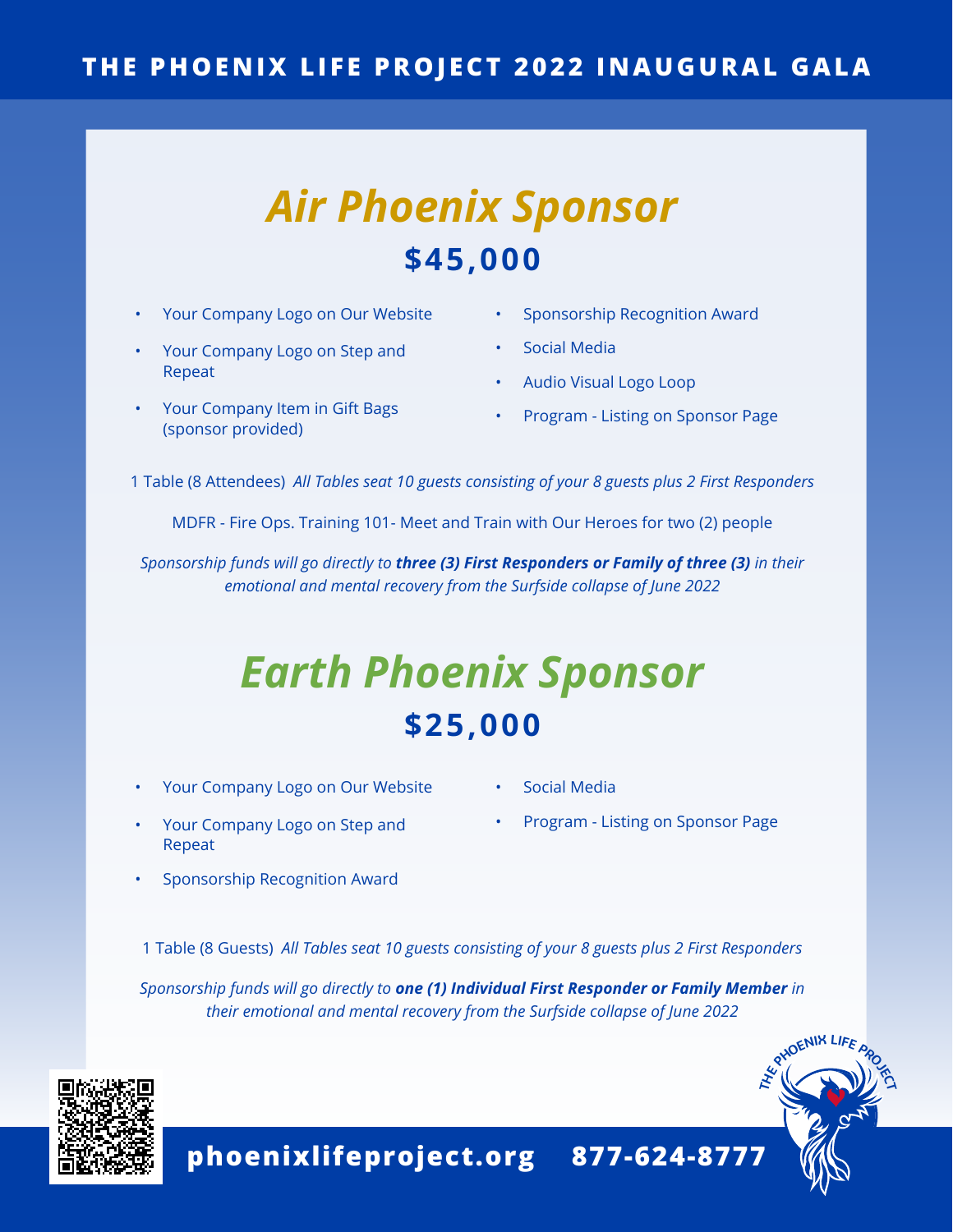# *Table Sponsorships* **\$8,000 each**

| <b>CTS Families:</b> | Table Branded with Name and Logo                  |
|----------------------|---------------------------------------------------|
|                      | First Responder: Table Branded with Name and Logo |
| Dignitaries:         | Table Branded with Name and Logo                  |

# *Tickets available*

*All Tables seat 10 guests consisting of 8 guests plus 2 First Responders*

**\$1,000 per ticket \$1,875 for a couple \$7,500 Full Table**



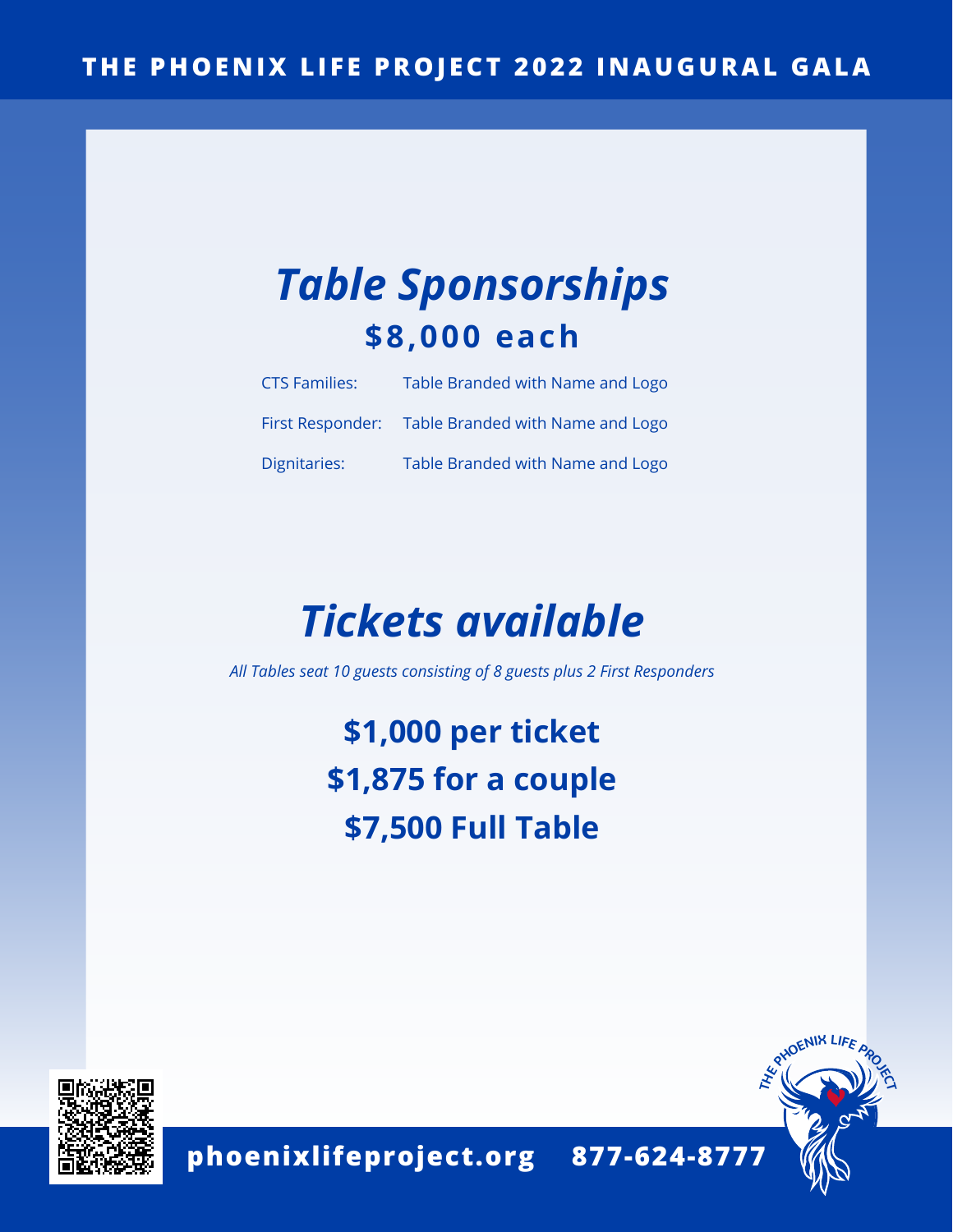# *A La Carte Sponsorships*

The individual sponsorship items listed below include honorable mentions on The Phoenix Life Project event page, donor page and program guide.

### *Be a First Responder to this Cause*

Each category listed will receive a Recognition Plaque to be presented at the Inaugural Gala on June 25, 2022

| Sponsor a First Responder:          | \$7,500   |
|-------------------------------------|-----------|
| Sponsor a CTS Family of 2:          | \$15,000  |
| Sponsor a CTS Family of 4:          | \$30,000  |
| Sponsor a MDFR Ladder Co. Of 8 FFs: | \$60,000  |
| Sponsor a Fire House 20 FFs:        | \$150,000 |

#### *Miami-Dade Fire Rescue - Meet and Train with our Heroes*

MDFR Fire Ops. Training 101 for 2 People: **\$2,500**

#### *A La Carte Gala Sponsorships*

| Co- Sponsor the Cocktail Hour                         | \$15,000 |
|-------------------------------------------------------|----------|
| Logo in Loop on Main Screen                           | \$2,500  |
| Company (sponsor provided) Branded Item in gift bags  | \$2,500  |
| Full Page in Celebration of Life Gala Evening Program | \$1,000  |
| Half Page in Celebration of Life Gala Evening Program | \$600    |



**phoenixlifeproject.org 877-624-8777**

OENIX LII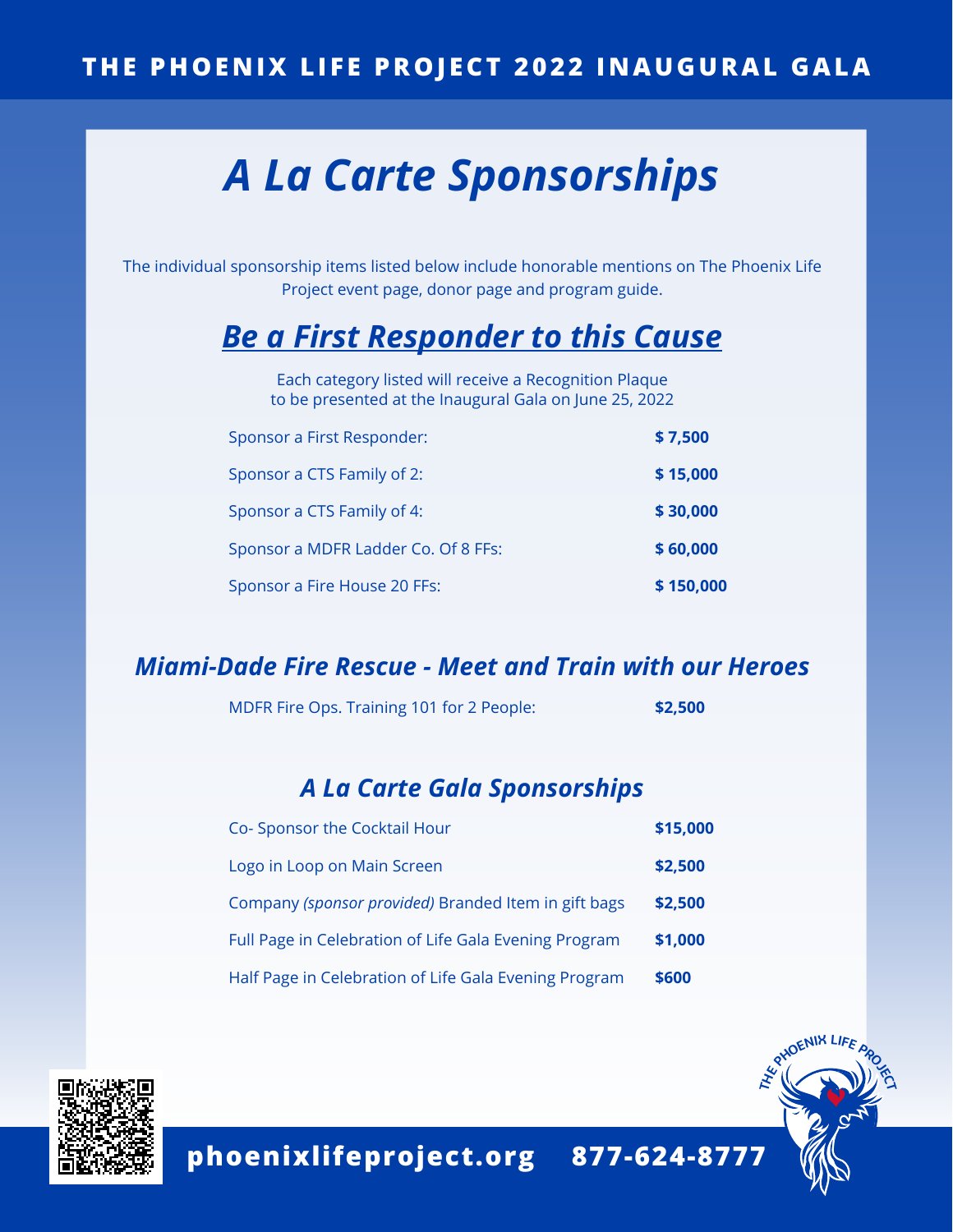*Our Providers*



Command Counseling Center (CCC) was developed due to our exposure in the first responder industry and the obvious gap in psychological support and services provided to our first responders in this country. Morally, we could not sit around and wait for the psychological industry to catch up to the needs of our everyday heroes. We believe educating these industries on mental health, especially as it pertains to their careers, will create a clear understanding of mental health as a biological system in their bodies and will reduce the stigma on mental health. Providing clinicians who understand these careers through first-hand experience or through appropriate trainings, will close the gap tragically evident in employee assistance programs or community clinicians. Supporting our American heroes and becoming another first responder's tool in their toolbox will dramatically reduce the current injustices of depression, addiction, psychological ailments, PTSD and suicide plaguing these industries.

**Providing:** Mental Health Assessments, Individual Therapy, Group Therapy, Trauma Therapy, Grief and Loss Therapy, Substance Abuse Assessments and Interventions, Mental Health and Substance Abuse Care Placement, Peer Support Consults, Critical Incident Support, High Stress Event Support and Education

We honor their trust and confidence in us as we attend to their needs in an environment of mutual trust and confidentiality.

## $\tilde{\mathbb{Z}}$  MAPPING NEURAL ACTIVITY TO FACILITATE SUSTAINABLE CHANGE

Pathwaves is an advanced mental wellness company that has established an evidence-based program to maximize readiness, performance and resilience in every area of function — mentally, emotionally and physically. The multi-faceted Pathwaves NeuroEmpowerment™ methodology integrates the principles of neuroplasticity, FDA approved neurofeedback and our proprietary Neurofeedforward™ protocol, resulting in unmatched effectivity. Each session combinesn eurotherapy with cognitive behavioral coaching, and is designed to facilitate permanent solutions to post traumatic stress (PTSD) symptoms. NeuroEmpowerment™ provides long-term sustainable mental health improvements, and relief from disorders.This transformative methodology can effectively identify, predict and prevent suicidal behavior. It will also facilitate first responders to be at their highest mental aptitude and equip them with the tools and mental fortitude to adapt as they progress through their professional career.The Pathwaves NeuroEmpowerment™ process will help our first responders to be more focused and in control of their actions and reactions. The sessions are designed to track, measure and elevate the client's ability to create new, healthy neural patterns and synapses, and to strengthen those patterns in minimal time. We integrate with any modality, belief system, program, or regimen you're currently following.



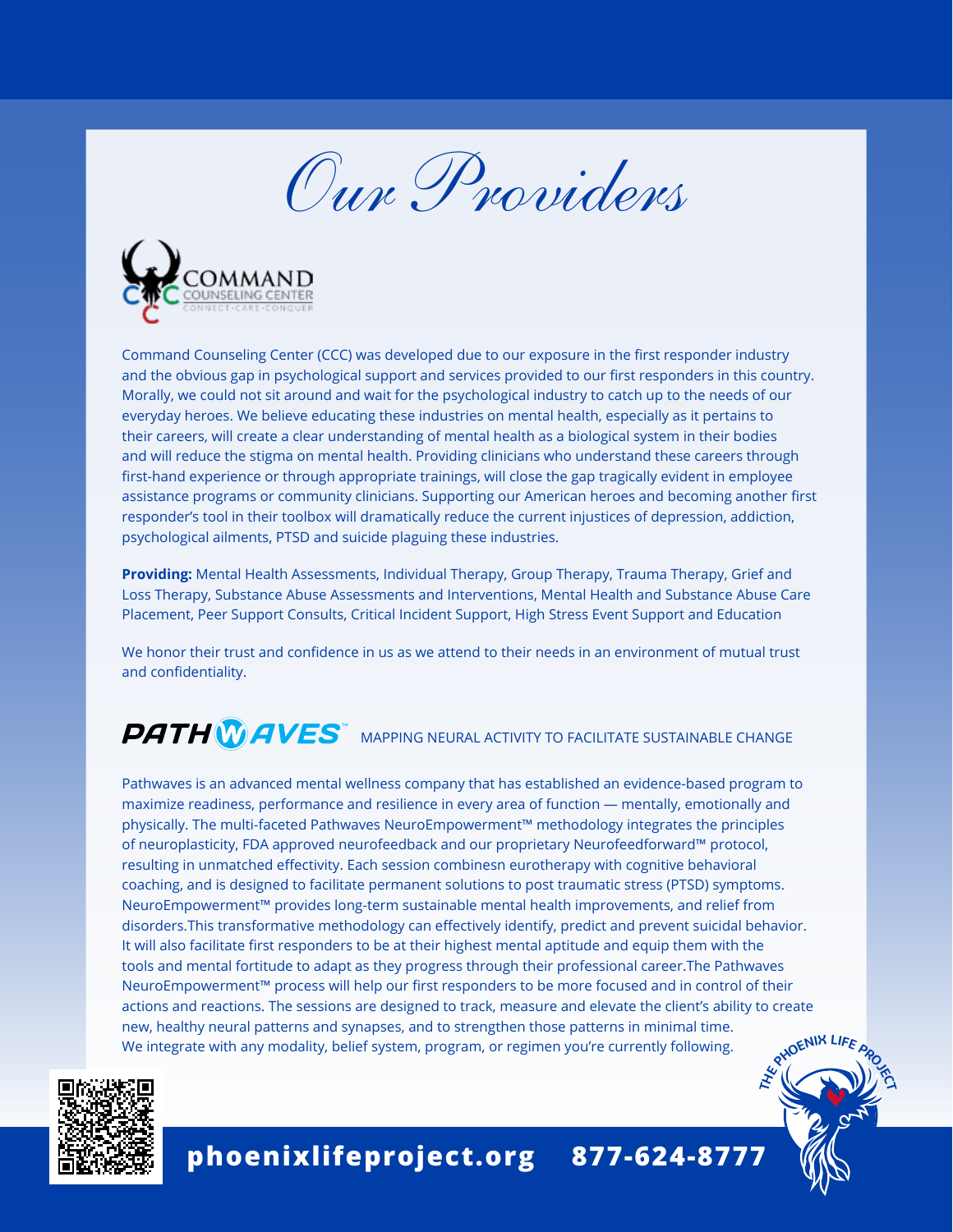## *Meet and Train with Our Heroes MDFR Fire Ops. Training 101*